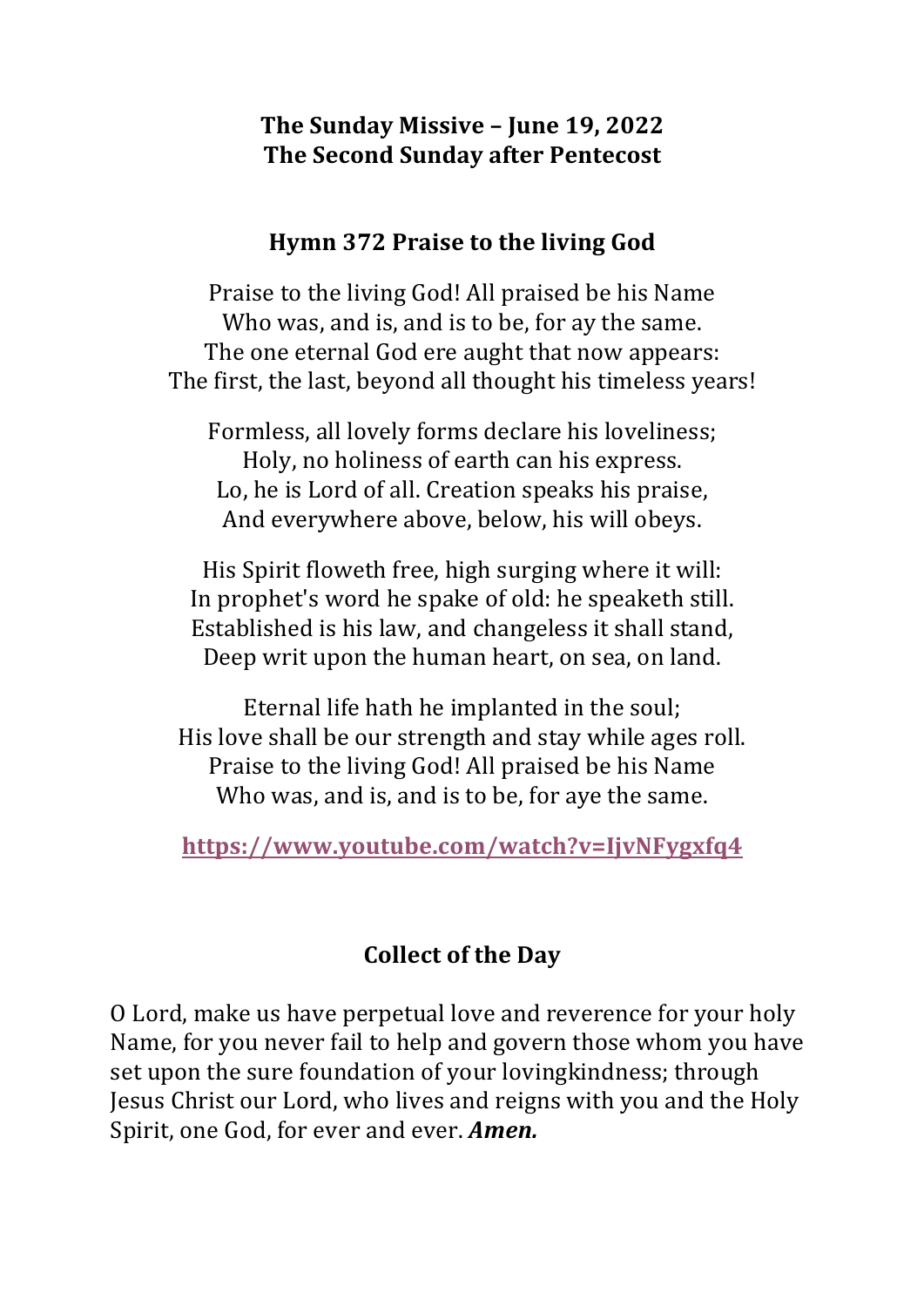#### **1 Kings 19:1-15**

Ahab told Jezebel all that Elijah had done, and how he had killed all the prophets with the sword. Then Jezebel sent a messenger to Elijah, saying, "So may the gods do to me, and more also, if I do not make your life like the life of one of them by this time tomorrow." Then he was afraid; he got up and fled for his life, and came to Beersheba, which belongs to Judah; he left his servant there. But he himself went a day's journey into the wilderness, and came and sat down under a solitary broom tree. He asked that he might die: "It is enough; now, O Lord, take away my life, for I am no better than my ancestors." Then he lay down under the broom tree and fell asleep. Suddenly an angel touched him and said to him, "Get up and eat." He looked, and there at his head was a cake baked on hot stones, and a jar of water. He ate and drank, and lay down again. The angel of the Lord came a second time, touched him, and said, "Get up and eat, otherwise the journey will be too much for you." He got up, and ate and drank; then he went in the strength of that food forty days and forty nights to Horeb the mount of God. At that place he came to a cave, and spent the night there. Then the word of the Lord came to him, saying, "What are you doing here, Elijah?" He answered, "I have been very zealous for the Lord, the God of hosts; for the Israelites have forsaken your covenant, thrown down your altars, and killed your prophets with the sword. I alone am left, and they are seeking my life, to take it away." He said, "Go out and stand on the mountain before the Lord, for the Lord is about to pass by." Now there was a great wind, so strong that it was splitting mountains and breaking rocks in pieces before the Lord, but the Lord was not in the wind; and after the wind an earthquake, but the Lord was not in the earthquake; and after the earthquake a fire, but the Lord was not in the fire; and after the fire a sound of sheer silence. When Elijah heard it, he wrapped his face in his mantle and went out and stood at the entrance of the cave. Then there came a voice to him that said, "What are you doing here, Elijah?" He answered, "I have been very zealous for the Lord, the God of hosts; for the Israelites have forsaken your covenant, thrown down your altars, and killed your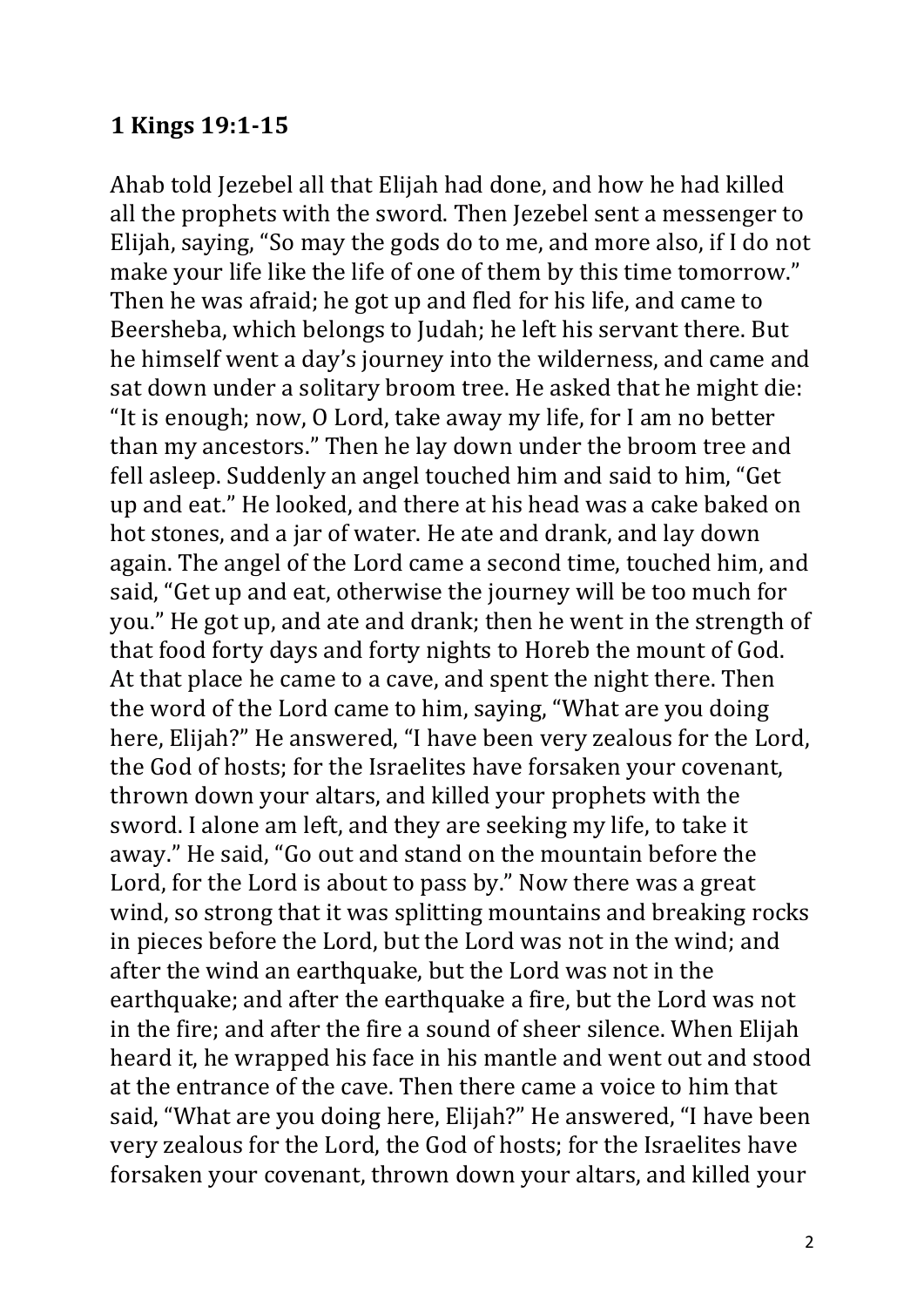prophets with the sword. I alone am left, and they are seeking my life, to take it away." Then the Lord said to him, "Go, return on your way to the wilderness of Damascus; when you arrive, you shall anoint Hazael as king over Aram.

# **Psalm 42**

As a deer longs for flowing streams<sup>\*</sup> So longs my soul for you, O *God.*

My soul thirsts for the living God<sup>\*</sup> When shall I come and behold the face of the Lord?

My tears have been my food day and night<sup>\*</sup> *While people say to me continually, "Where is your God?"* 

These things I remember, as I pour out my soul\* **How I led the** *throng with shouts and songs of thanksgiving.* 

Why are you cast down, 0 my soul\* **Why are you disquieted** *within me?*

Put all your hope in God<sup>\*</sup> *I shall again praise my rock and my* God.

By day the Lord commands his steadfast love<sup>\*</sup> At night his song is *with me.*

My prayer is to the God of my life<sup>\*</sup> *I shall again praise my help and my God.*

## **Galatians 3:23-29**

Now before faith came, we were imprisoned and guarded under the law until faith would be revealed. Therefore the law was our disciplinarian until Christ came, so that we might be justified by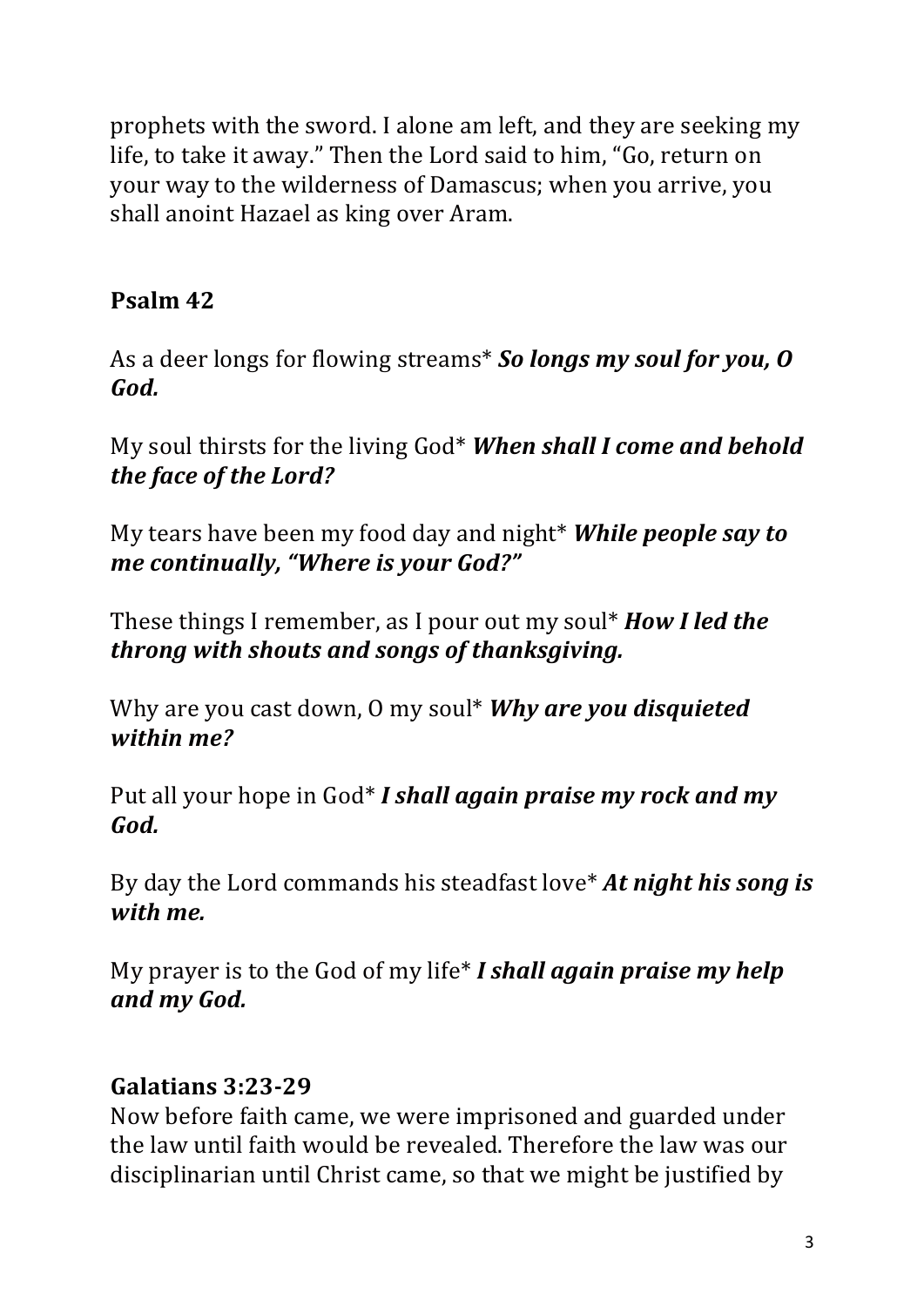faith. But now that faith has come, we are no longer subject to a disciplinarian, for in Christ Jesus you are all children of God through faith. As many of you as were baptized into Christ have clothed vourselves with Christ. There is no longer Iew or Greek. there is no longer slave or free, there is no longer male and female; for all of you are one in Christ Jesus. And if you belong to Christ, then you are Abraham's offspring, heirs according to the promise.

## **Hymn 653 Dear Lord and Father of mankind**

Dear Lord and Father of mankind, forgive our foolish ways! Re-clothe us in our rightful mind, in purer lives thy service find, In deeper reverence, praise.

In simple trust like theirs who heard, beside the Syrian sea, The gracious calling of the Lord, let us, like them, without a word, Rise up and follow thee.

O Sabbath rest by Galilee! O calm of hills above, Where Jesus knelt to share with thee the silence of eternity Interpreted by love!

Drop thy still dews of quietness, till all our strivings cease; Take from our souls the strain and stress, And let our ordered lives confess the beauty of thy peace.

Breathe through the heats of our desire Thy coolness and thy balm; let sense be dumb, let flesh retire; Speak through the earthquake, wind, and fire, O still, small voice of calm.

**https://www.youtube.com/watch?v=w8sX0JenfPM**

## **Luke 8:26-39**

Then they arrived at the country of the Gerasenes, which is opposite Galilee. As he stepped out on land, a man of the city who had demons met him. For a long time he had worn no clothes, and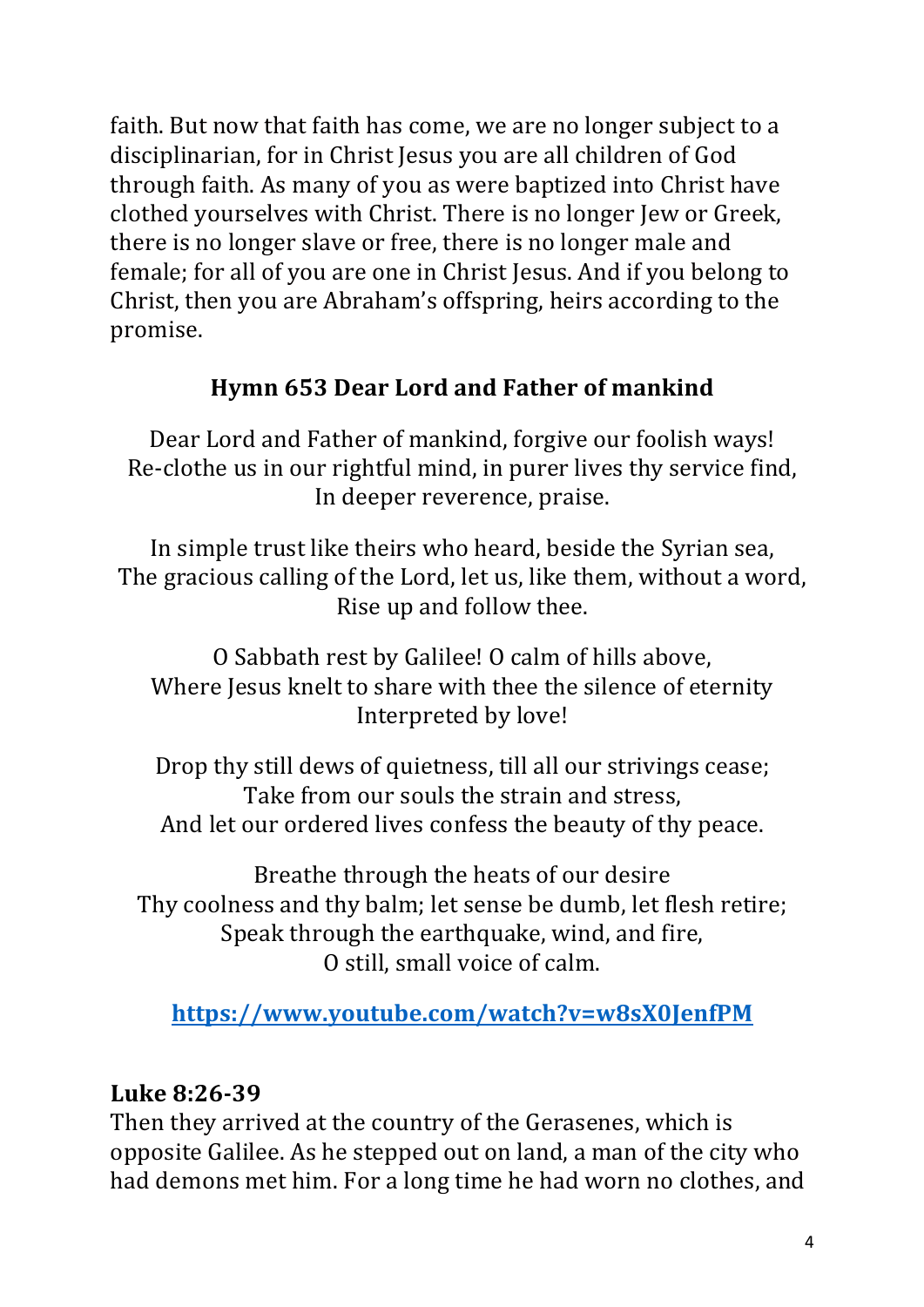he did not live in a house but in the tombs. When he saw Jesus, he fell down before him and shouted at the top of his voice, "What have you to do with me, Jesus, Son of the Most High God? I beg you, do not torment me"— for Jesus had commanded the unclean spirit to come out of the man. (For many times it had seized him; he was kept under guard and bound with chains and shackles, but he would break the bonds and be driven by the demon into the wilds.) Jesus then asked him, "What is your name?" He said, "Legion"; for many demons had entered him who begged Jesus not to order them back into the abyss. Now there on the hillside next to the Sea of Galilee a large herd of swine was feeding; and the demons begged Jesus to let them enter these instead. So he gave them permission. Then the demons came out of the man and entered the swine, and the herd rushed down the steep bank into the sea and was drowned. When the swineherds saw what had happened, they ran off and told it in the city and in the country. Then people came out to see what had happened, and when they came to Jesus, they found the man from whom the demons had gone sitting at the feet of Jesus, clothed and in his right mind. And they were afraid. Those who had seen it told them how the one who had been possessed by demons had been healed. Then all the people of the surrounding country of the Gerasenes asked Jesus to leave them; for they were seized with great fear. So he got into the boat and returned. The man from whom the demons had gone begged that he might be with him; but Jesus sent him away, saying, "Return to your home, and declare how much God has done for you." So he went away, proclaiming throughout the city how much Jesus had done for him.

#### **Pentecost 4C** --- Padres and Proverbs

It being Daddys' Day, for all fathers, let us pray:

O Lord our God, creator of heaven and earth, through your Son Jesus Christ you have revealed yourself as heavenly Father to all your children. Bless, we pray, all earthly fathers. Strengthen them to nurture, protect, and guide the children entrusted to their care.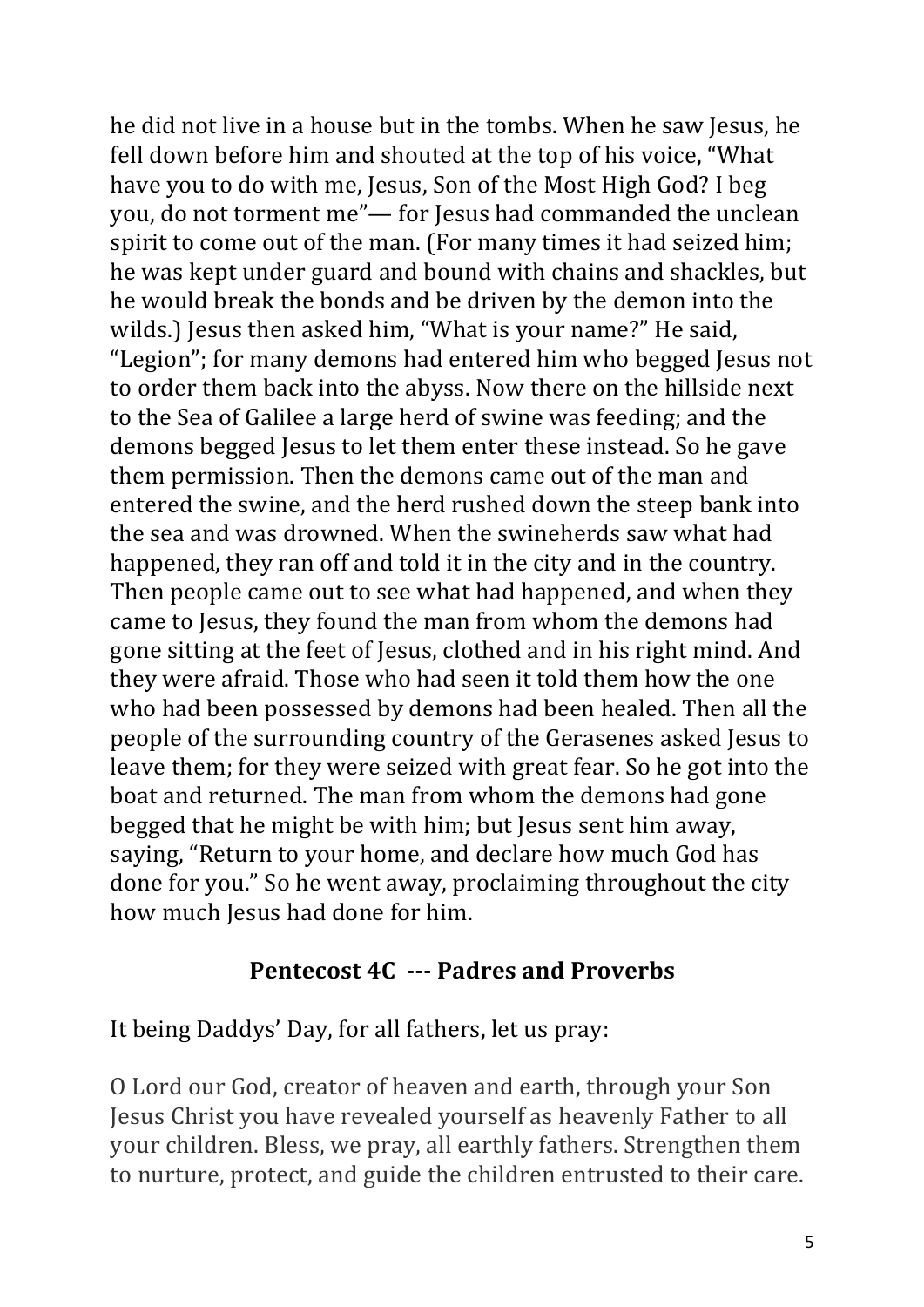Instill within them the virtues of love, patience and accountability. May they be slow to anger and quick to forgive. Through the power of your Holy Spirit, may all fathers be made strong and steadfast examples of faithfulness, responsibility, and lovingkindness. *Amen***.**

Because it's not easy being a father. Not to be flippant, but it is not nearly so easy to be a father as it is to become a father; the whole enterprise is very challenging. One day they're playing 'Hail to the Chief,' and the next day you're 'Mack the Knife.' Try teaching your child a skill. Sometimes it seems as though every slight critical adjustment is perceived as a brutal personal attack. The difficulty is our relentless stream of expectations and comparisons. The proverb goes, "Children are proud of their fathers, but old men are proud of their grandchildren"

So the task we each face is to distinguish the challenges and expectations of our own lives and accept the responsibility for interpreting the world anew for our own times. Fathers, children and old men alike  $-$  just as with mothers and others  $-$  must let go of what has been wrong, without denial if we would comprehend serenity and know peace. As Saint Paul insists in our reading this morning, we must not be slaves to the laws and interpretations of the past. We must indeed take them into serene and sober consideration as we make plans for our own lives - by faith.

Perhaps you've heard this one: A young boy was driving a hayrack down a country road and hit a rut, and the wagon fell over in front of another farmer's house. The farmer came out, saw the young boy crying and said, "Son, don't worry about this, we can fix it. But right now dinner's ready. Why don't you come in and eat with us and then I can help you with your load and get you back on your way." The boy said, "Oh no, I can't! My father is going to be very angry with me." The farmer said, "Now don't worry, just come inside, set a spell and have something to eat. You'll feel better." The boy said, "I'm just so afraid my father is going to be angry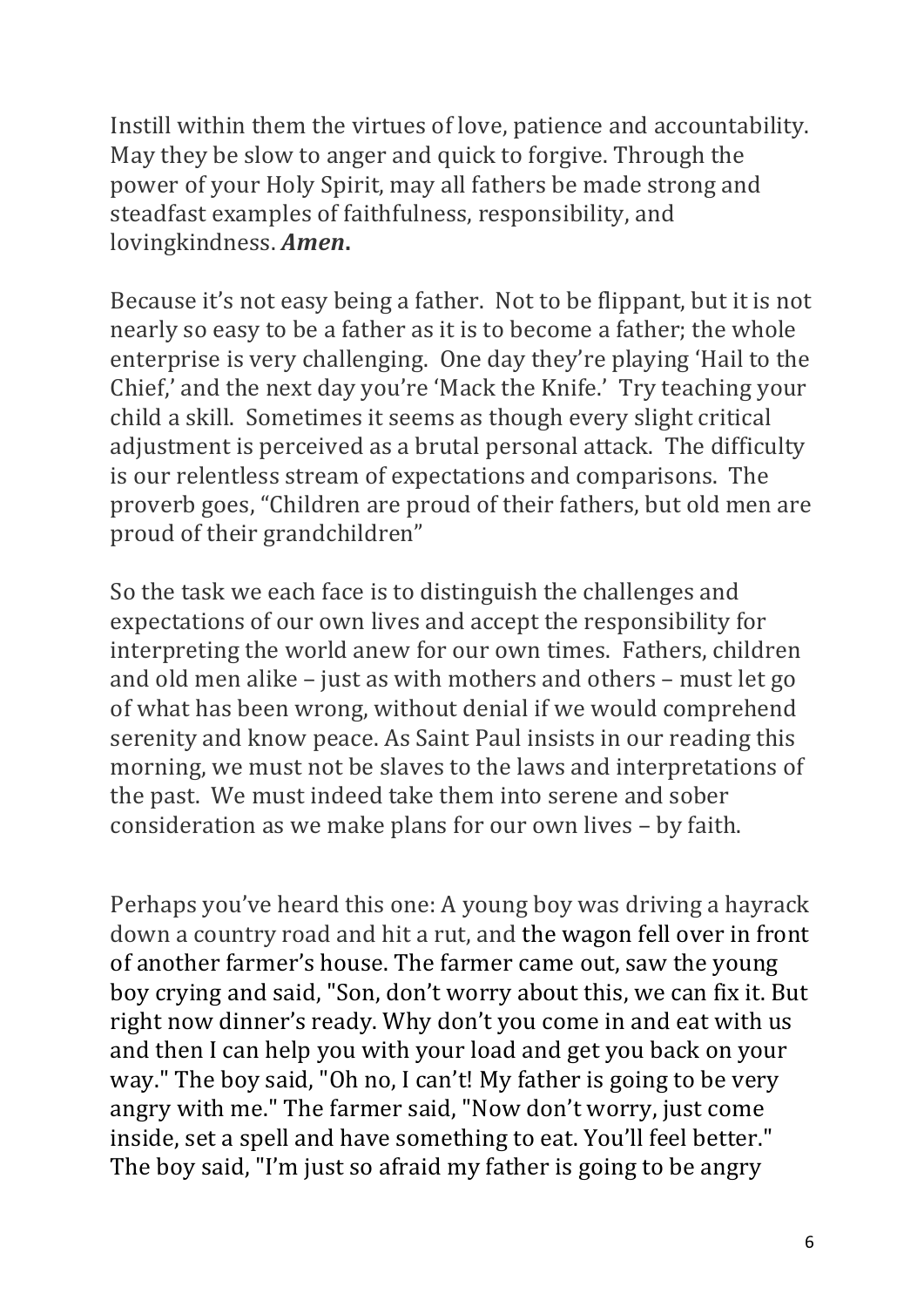with me." But they went on inside and had some chicken and dumplings. Afterwards, as they walked back out to the tractor, the farmer said, "Now, son, don't you feel better after that great meal?" The boy said, "Yes I do, but I just know my father is going to be furious with me." The farmer said, "Nonsense. Where is your father anyway?" The boy said, "He's under that pile of hay."

Now you might say this boy managed to separate his issues from his father's a little too readily, but he was young. As a teenager, I spent some time farming, and was in fact once on the bottom of a fallen wagonload of hay. It was not pleasant. This was in Indiana, on a hog farm belonging to some relations of ours.

As long as we're on the subject of hog farming, what on Earth can we make of the scene we just heard from Luke where Jesus' healing results in the death of a whole herd of pigs? It is important to remember that the story was written in a time and culture when swine were considered impure, inedible and untouchable. So, just like the loss of all those priests of Baal whom Elijah slaughters, the pigs' destruction is of metaphorical significance. They represent the unhealthy and expendable segment of Creation, of society, of ourselves which can and even must be eliminated for us to thrive in God's World.

I can tell you, hogs are not necessarily more or less awful than any other creature. Hog farming has its ghastly aspects, but so do cattle, poultry and fish. For us, the killing of a herd of pigs by drowning seems outrageous, even actionable. The swineherds should have sued. It is an unfortunate metaphor, like the killing of an innocent fig tree, so we have to set aside our sensibilities long enough to get the point of the story, which has to do with the demon-possessed man, the demoniac.

Oscar Wilde once asked, "How else but through a broken heart may the Lord Christ enter in?" Perhaps this is why Jesus is continually drawn to the shattered, the broken, the marginal. When he arrives among the Gerasenes, he immediately meets the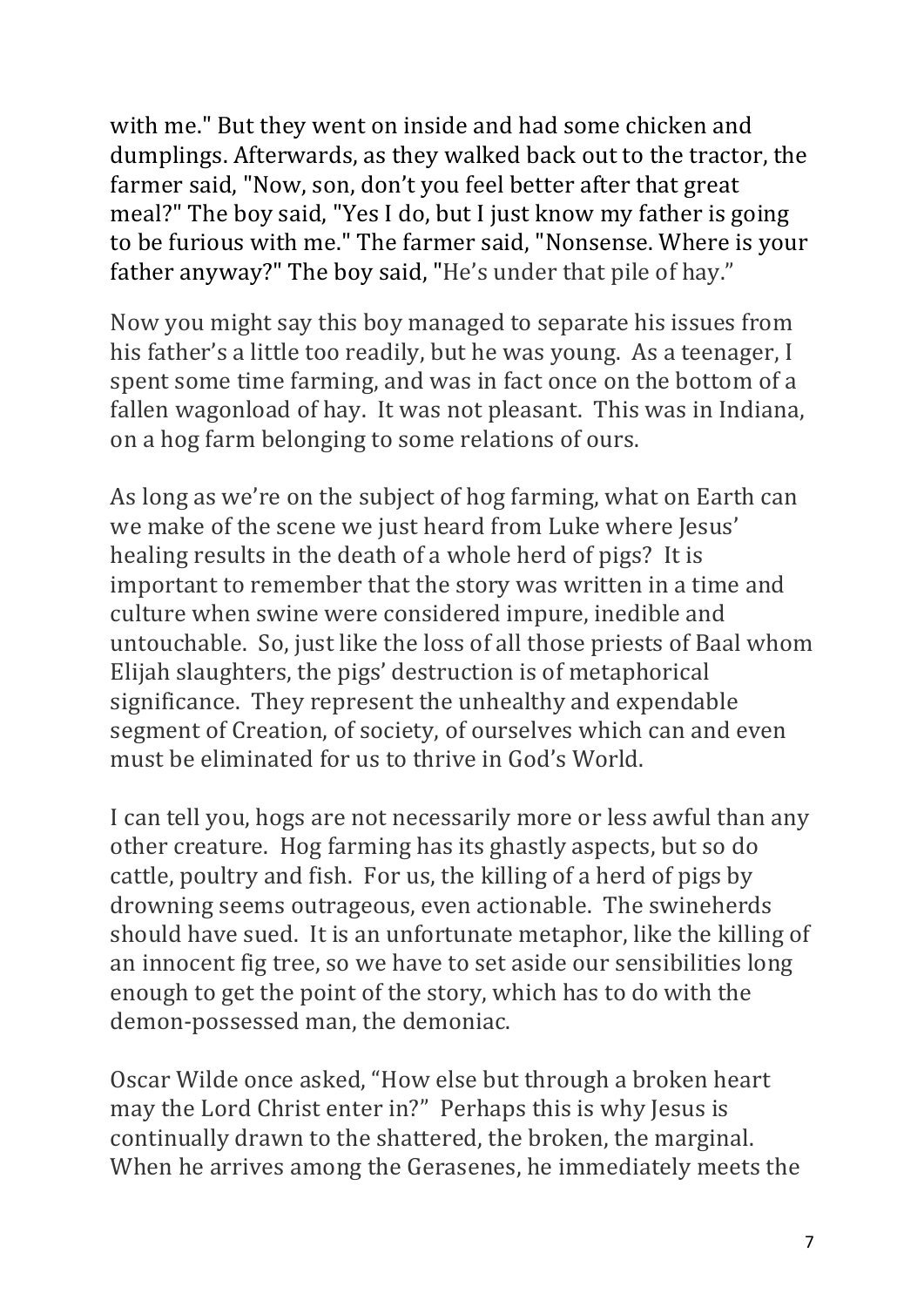possessed man. Jesus' entire interaction with this community is based on his encounter with this fellow.

The fellow is the repository of innumerable demons. Everyone in the community can point to him and say, "Look, he is the bad one here." A bad egg, and potential scapegoat. In the ancient tradition, each year an actual goat would be used to carry the sins, the demons of the people out into the wilderness. In this story, the demoniac serves the same purpose. Today we have our own versions: mentally ill, prisoners, so-called illegal immigrants, anybody who doesn't agree with our political views, nonconformists, at whom we point when we don't want to deal with our own failings as a society.

In families too, we have black sheep. There is a Senegalese proverb: "*Nu ma doon waax baay, juru ma leen*." It means "I am not the father of all who claim to be my children." Now I never personally heard such sentiments expressed out loud in my childhood home, but I did, on more than one occasion sense my parents' fervent desire to believe that, 'Many a ragged colt makes a fine horse.' Black sheep can serve good purpose in family systems. A rabbi was once asked to give the eulogy for a fellow who alienated his family, made no friends and thus left behind no admirers. The Rabbi racked his brain for something good to say about the man, with no success. The gathered congregation were waiting with baited breath and unspoken wagers to hear what the Rabbi could possibly say in the man's favor. When the time for the eulogy arrived, the Rabbi cleared his throat and spoke: "His brother was worse."

What Jesus accomplishes by removing the scapegoat, by taking away the black sheep, by in a sense baptizing away the demons of the community in the sea, is to unplug this system of deflected violence. Jesus action removes the possibility of unloading the fear, anger and self-righteousness onto the designated sin-bearer. The result, as St. Paul insists, is a life led away from violence and toward personal accountability. As the proverb goes, "*Cada es hija*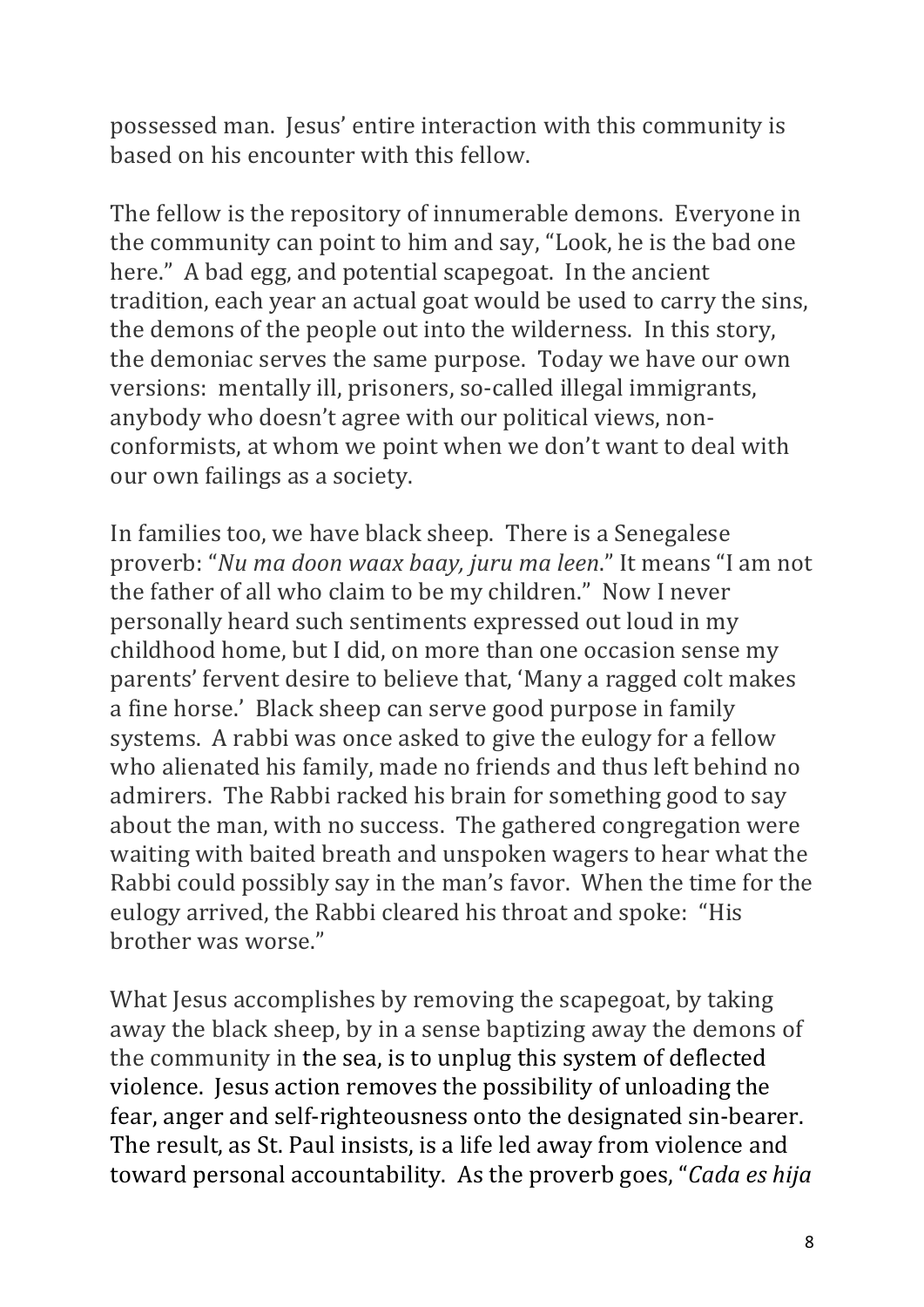*de sus obres.*" Each of us is the child of our own actions. In this life, there is no more good use for violent stories, for scapegoats or black sheep; the fears born of comparisons and expectations will be dispelled, and we – not just parents and children, but also neighbors, local and global -- can become companions, partners in helping one another, and free children capable of compassion, forgiveness and choice

A father was watching his young son trying to dislodge a heavy stone. The boy couldn't budge it. "Are you sure you are using all your strength?" the father asked. "Yes, I'm trying," the boy replied, and still the rock would not move. "Are you sure you are using all your strength?" the father persisted. "Of course I am," said the boy, exasperated. "No you're not," said his father, "You haven't asked me to help you."

Children, give your parents permission to abandon old systems of violence and scapegoating so they can help you. Parents, give your children the freedom to ask for help without being required to buy into your systems. Alone we will fail - together prevail! It is humbling, scary, hard work. It is the work of faith and faith alone, and it will never disappoint you. As the proverb goes, "Padre Viejo y manga rota - no se deshonra." An old father and a ragged sleeve are never dishonorable.

## Hymn 493 O for a thousand tongues to sing

O for a thousand tongues to sing my dear Redeemer's praise, The glories of my God and King, the triumphs of his grace!

My gracious Master and my God, assist me to proclaim, And spread through all the earth abroad the honors of thy Name.

Jesus! the Name that charms our fears and bids our sorrows cease; 'Tis music in the sinner's ears, 'tis life and health and peace.